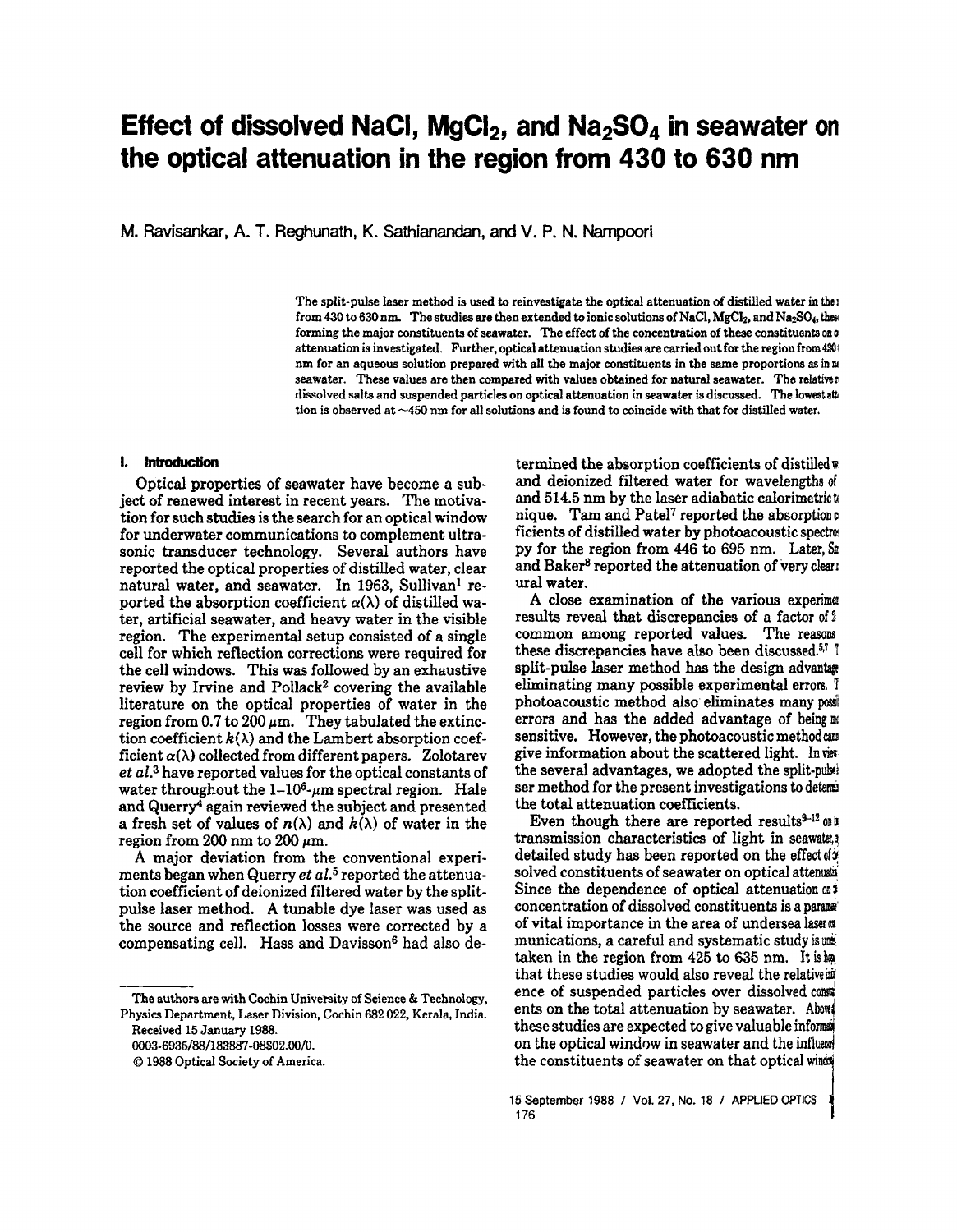# l Experimental

The split-pulse laser method first used by Querry *et*  $d<sup>i</sup>$  was adopted for the present studies. A nitrogen laser pumped dye laser was used as the source. The lasers and the scanning system were built for this specificuse. The dye laser operating at 10 pps gave pulses  $d \sim 3$ -ns duration and 0.04-nm linewidth. A 500-cm sample cell and a I5-cm reference cell both of 5-cm internal diameter were used. The glass windows of these cells were identical in thickness and reflectivity. The mirrors were also of the same reflectivity, made by simultaneously coating aluminum on two optical flats. Asemireflecting mirror was used as the beam splitter. Since the two pulses were not treated identically by the beamsplitter, its nature was studied first by measuring the intensity ratio before using the cells, and this cornction was applied to the final reading. A Hewlett-Packard PIN photodiode (5082-4207) was used as the detector. As the signals from the sample cell lag behind that from the reference cell by  $\sim$ 40 ns, it was possible to detect them separately by the photodiode. The signals were then fed to the two channels of a boxcar averager (EG&G PARC model 162). The ratio Mthe intensities of the pulses was obtained from the boxcar averager from which the attenuation coeffi- $\sin(\alpha(\lambda))$  was calculated. All the measurements were arried out at  $25 \pm 1$ °C. Measurements were taken for way 2.5 nm for the entire region from 430 to 635 nm. The average of  $~1500$  pulses was noted in each scan. Every value reported here is the average of five such mans. Our values for the 540-575-nm region are not sufficiently accurate due to the lack of suitable dyes and therefore they are not presented here.

# I. Sample Preparation and Scheme of Study

Inseawater, almost all the dissolved constituents are in the ionic state. Their proportions by mass are given in Table L<sup>13</sup> These proportions are reported to be most throughout the ocean. In the sea, the varia-Iioo of salinity is generally between 20 ppt (parts per lhousand) and 35 ppt. Based on these figures, the alts and their concentrations are chosen for preparing \he final solutions. To study the influence of the major constituents on optical attenuation, independentsolutions of NaCl,  $MgCl<sub>2</sub>$ , and Na<sub>2</sub>SO<sub>4</sub> are investigated. A O.25-M solution of NaCI (14.6 g/liter) will

**Talet.** Perceatage by Mass of the Constituents of Natural Sea Water and the Two Samples of Artificial Sea Water

|                                 | Natural   | Artificial sea water |           |  |  |
|---------------------------------|-----------|----------------------|-----------|--|--|
| Constituents                    | sea water | Sample I             | Sample II |  |  |
| Sodium (Na <sup>+</sup> )       | 30.61     | 32.42                | 31.618    |  |  |
| Manesium (Mg <sup>2+</sup> )    | 3.69      | 3.93                 | 3.809     |  |  |
| Calcium (Ca <sup>2+</sup> )     | 1.16      |                      | 0.036     |  |  |
| Potamium (K <sup>+</sup> )      | 1.10      |                      | 1.139     |  |  |
| Strontium (Sr2+)                | 0.04      |                      |           |  |  |
| Chloride (CI-)                  | 55.04     | 55.45                | 54.773    |  |  |
| Sulfate (SO2-)                  | 7.68      | 8.19                 | 7.935     |  |  |
| Bicorbonate (HCO <sub>7</sub> ) | 0.41      | للمند                | 0.419     |  |  |
| Bromide (Br <sup>--</sup> )     | 0.19      |                      | 0.193     |  |  |
| Borie acid (HABOA)              | 0.07      |                      | 0.078     |  |  |

contain sodium and chlorine of approximately the same order as is found in natural seawater. Therefore, 0.25-M solutions of the salts of NaCl,  $MgCl_2 \cdot 6H_2O$ , and  $Na<sub>2</sub>SO<sub>4</sub>$  were first studied for comparison. NaCl being the major constituent of seawater, it was studied for different concentrations, of which three results (10, 20, and 30 g/liter) are reported here. In the case of  $MgCl_2 \cdot 6H_2O$ , a 0.25-M solution (50.83 g/liter) will contain a larger quantity of magnesium compared with that in natural seawater. Since magnesium is less abundant in seawater, the results of only two concentrations corresponding to the maximum and minimum in natural seawater (5 and 15 g/liter) are reported in this paper. The quantity of  $SO_4$  in a 0.25-M solution of  $Na<sub>2</sub>SO<sub>4</sub>$  (35 g/liter) is almost seven times that found in seawater. Therefore, the attenuation for a very low concentration (5 g/liter) is reported here. As there is no significant variation between the results for 5- and 25-g/liter solutions, studies on no other concentration are reported here.

Two samples of artificial seawater, both of 35-ppt salinity, are studied. The samples are prepared by adding the required salts in the proportions to match the ratios of these salts in natural seawater. The proportions by mass of the constituents of the two samples are shown in Table 1. The first sample contained only the major constituents, while in the second sample minor constituents were also added, attempting to elucidate information on the influence of minor constituents on optical attenuation. Along with the above studies, two samples of natural seawater are also studied to make a comparison. The samples were collected from the Arabian Sea, one from 30 km to the west of Cochin (35.46-ppt salinity) and the other from 3 km to the west of Cochin (28.65-ppt salinity), both from a 10m depth.

For the laboratory prepared samples, doubly distilled water and Analar grade salts were used for all the experiments. Other precautions to avoid dust particles and bubbles were taken to obtain consistent results.

# IV. Results and Discussions

# A. Distilled Water

The values of the attenuation coefficient of distilled water for different wavelengths are presented in Table H. Figure 1 plots attenuation coefficient against wavelength with similar plots reported by earlier workers.<sup>1,4,5,7</sup> One important observation is that the present  $\alpha(\lambda)$  values for all wavelengths below 540 nm are higher than those reported by Tam and Patel. The values of the attenuation coefficient depend on both absorption and scattering. The values reported by Tam and Patel contain only the absorption coefficient while the present values include molecular scattering also. Thus the relatively high values obtained here compared with the reported values of Tam and Patel are due to the scattering contribution. Above 580 nm, there is a sharp increase in the value of  $\alpha(\lambda)$  and all the earlier reported values coincide in this region within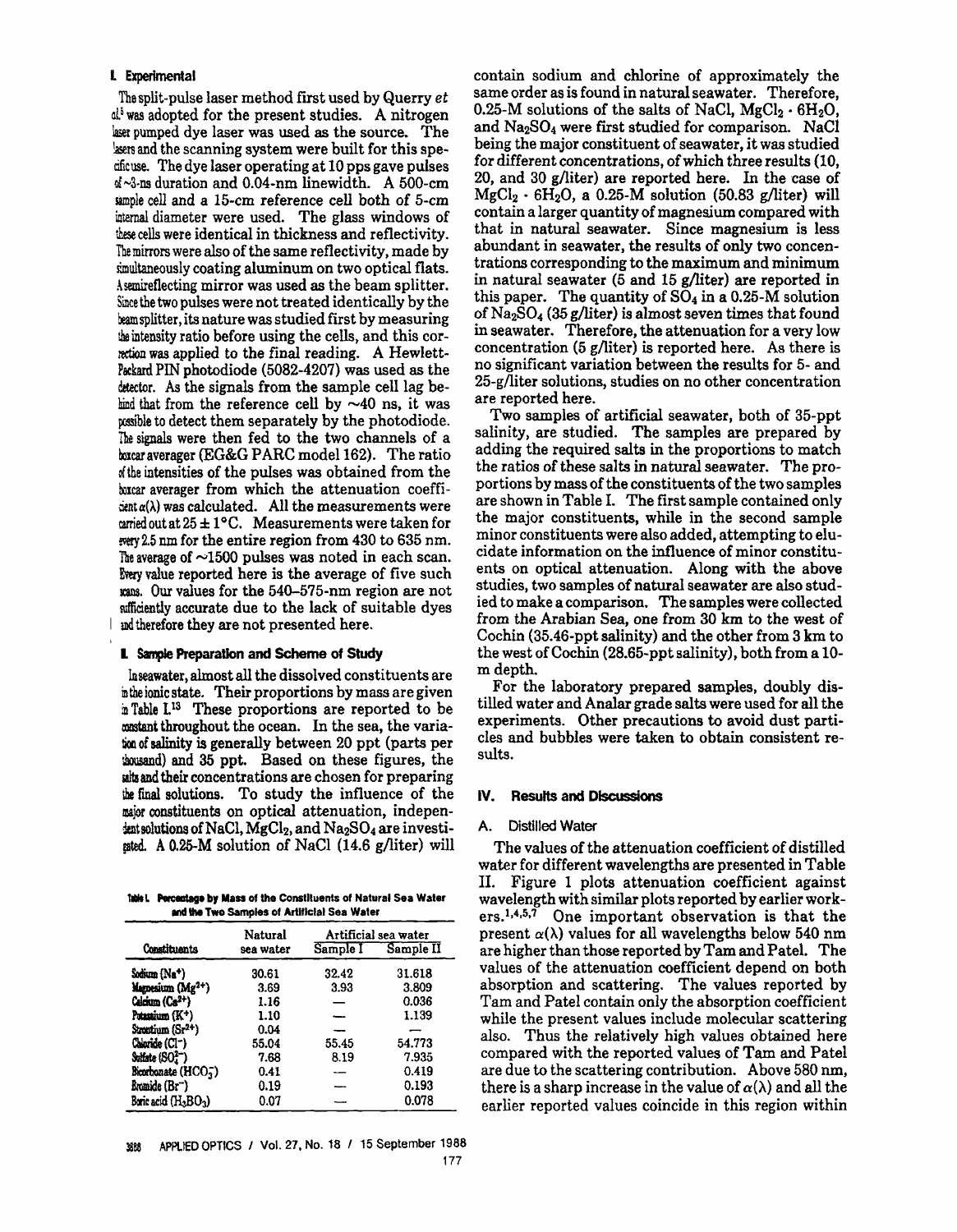

Fig. 1. Graphic comparison of the attenuation coefficient of distilled water obtained by the present investigation and some of the other reported results.

| Wavelengths (in Units of $10^{-2}$ m <sup>-1</sup> ) |                                   |                    |                            |  |  |  |
|------------------------------------------------------|-----------------------------------|--------------------|----------------------------|--|--|--|
| Wavelength<br>(nm)                                   | <b>Attenuation</b><br>coefficient | Wavelength<br>(nm) | Attenuation<br>coefficient |  |  |  |
| 434.9                                                | 1.8243                            | 530.0              | 8.7396                     |  |  |  |
| 437.6                                                | 2.2168                            | 532.8              | 9.1854                     |  |  |  |
| 440.5                                                | 2.5829                            | 535.3              | 9.4161                     |  |  |  |
| 442.2                                                | 3.1928                            | 537.9              | 9.5843                     |  |  |  |
| 446.2                                                | 2.0930                            | 540.4              | 9.3734                     |  |  |  |
| 449.1                                                | 1.8300                            | 542.8              | 8.8541                     |  |  |  |
| 451.8                                                | 2.2168                            | 546.9              | 6.8053                     |  |  |  |
| 454.8                                                | 2.4026                            |                    |                            |  |  |  |
| 457.0                                                | 2.4026                            | 574.4              | 8.2680                     |  |  |  |
|                                                      |                                   | 579.2              | 9.9630                     |  |  |  |
| 470.0                                                | 2.3660                            | 581.5              | 10.632                     |  |  |  |
| 473.0                                                | 2.7899                            | 584.0              | 11.727                     |  |  |  |
| 479.0                                                | 2.9900                            | 586.1              | 11.871                     |  |  |  |
| 481.7                                                | 2.9900                            | 588.2              | 12.383                     |  |  |  |
| 484.2                                                | 3.1823                            | 590.4              | 12.405                     |  |  |  |
| 486.9                                                | 3.6060                            | 592.8              | 12.746                     |  |  |  |
| 489.6                                                | 3.9987                            | 595.2              | 23.694                     |  |  |  |
| 492.2                                                | 2.5438                            | 597.5              | 25.148                     |  |  |  |
| 494.8                                                | 2.7899                            | 599.8              | 27.818                     |  |  |  |
| 497.4                                                | 2.9877                            | 602.3              | 30.227                     |  |  |  |
| 500.0                                                | 3.1823                            | 604.6              | 31.304                     |  |  |  |
| 502.6                                                | 3.6062                            | 606.9              | 31.921                     |  |  |  |
| 505.1                                                | 3.9986                            | 609.3              | 31.176                     |  |  |  |
| 507.8                                                | 4.7057                            | 611.5              | 30.262                     |  |  |  |
| 510.4                                                | 4.8915                            | 613.9              | 30.270                     |  |  |  |
| 512.9                                                | 4.7293                            | 616.2              | 31.068                     |  |  |  |
| 515.5                                                | 4.1844                            | 618.5              | 31.988                     |  |  |  |
| 517.6                                                | 5.8697                            | 620.8              | 33.148                     |  |  |  |
| 520.1                                                | 7.4601                            | 623.2              | 33.341                     |  |  |  |
| 522.7                                                | 7.8373                            | 625.5              | 32.213                     |  |  |  |
| 525.2                                                | 8.1831                            | 627.8              | 32.147                     |  |  |  |
| 527.8                                                | 8.3434                            |                    |                            |  |  |  |

| Table ii. Attenuation Coefficients of Distilled Water for Different |
|---------------------------------------------------------------------|
| Wavelengths (in Linits of $10^{-2}$ m <sup>-1</sup> )               |



Fig. 2. Attenuation coefficient of NaCl solutions of three  $\omega$ trations vs wavelength.

experimental limits. This clearly demonstrates absorption is very high in this region compared to scattering, and no sensitive change could be recon In our studies, the lowest attenuation coefficients is observed in the 435-480-nm region. This value lower than the values reported by earlier workers. obtain more reliable information on this minimum scanned this region using two dyes: Coumarin44 coumarin 450 (Exciton Chemical Co.). Becaused very low attenuation coefficient value in this reg the reported values are not so accurate as the w reported for other regions. However, there is now guity in establishing the lowest attenuation in region.

#### Sodium Chloride Solution **B.**

The attenuation for sodium chloride solutions three different concentrations (10, 20, and  $30 \text{ g/s}$ are shown in Fig. 2, and the values are given in  $\mathbb{I}$ III, e.g., 30 g/liter of NaCl solution will have  $11\%$ sodium which is more than the maximum value sodium found in seawater. From the curves it as seen that within these concentration levels, theat ation is not much dependent on the concentral The values are close to those for distilled water there is no shift in the wavelength of the mini attenuation.

# C. Magnesium Chloride Solution

Figure 3 shows the attenuation coefficient for concentrations (5, 15, and 50.82 g/liter) of magnet chloride  $(MgCl_2 \cdot 6H_2O)$  in water. The correspond values are given in Table IV. The 15-g/liter soluti  $MgCl<sub>2</sub> \cdot 6H<sub>2</sub>O$  contains 1.79 g of magnesium, when almost equal to the maximum value of magnet found in 1 liter of seawater. The curves show an erable dependence on concentration. As the com tration increases, the attenuation for the region 540 nm also increases, whereas above 590 nm these uation is almost the same for all the solutions.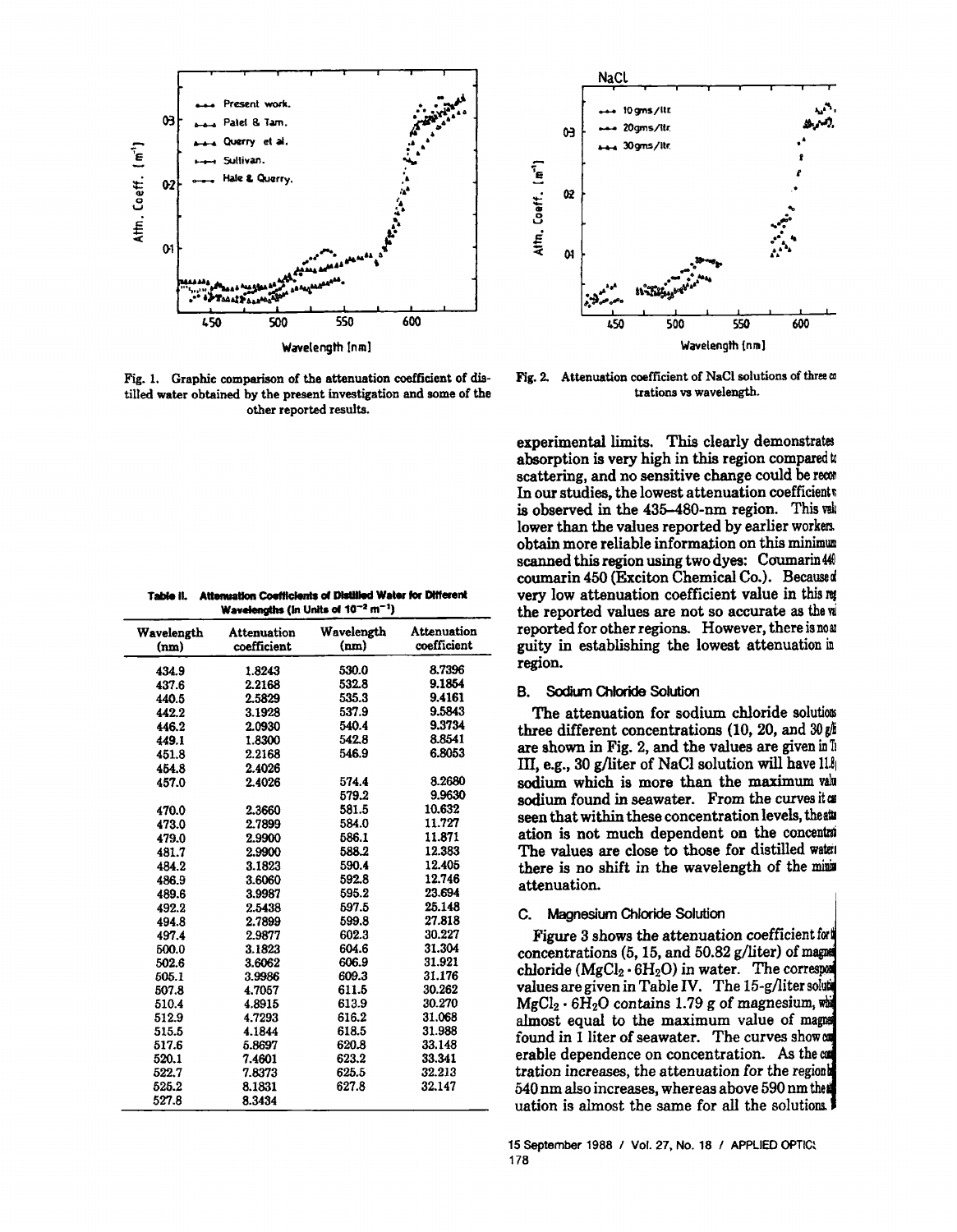Table II. Altenuation Coefficients of NaCI Solutions for Different Wavelengths (in Units of  $10^{-2}$  m<sup>-1</sup>)

| Wavelength |            |            |            | Wavelength |            |            |            |
|------------|------------|------------|------------|------------|------------|------------|------------|
| (m)        | 10 g/liter | 20 g/liter | 30 g/liter | (nm)       | 10 g/liter | 20 g/liter | 30 g/liter |
| 429.4      | 1.7223     | 3.2136     | 2.2401     | 522.7      | 9.0282     | 9.0011     | 6.4735     |
| 432.0      | 1.5997     | 2.7571     | 2.8120     | 525.2      | 9.0040     | 9.0842     | 6.2574     |
| 434.9      | 2.0775     | 3.1980     | 3.0034     | 527.8      | 8.8712     | 8.6897     | 5.9707     |
| 437.7      | 2.3623     | 2.5820     | 3.2453     | 530.3      | 8.5771     | 8.7361     | 7.1998     |
| 440.5      | 2.0876     |            | 4.1204     | 532.8      | 8.3900     | 8.0774     | 9.7071     |
|            |            |            |            | 535.3      | 7.3706     | 8.1837     |            |
|            |            |            |            | 537.9      | 6.8434     |            |            |
| 443.2      | 2.2440     |            | 4.1820     | 540.4      | 5.7383     |            |            |
| 446.2      | 2.5033     |            | 4.8751     |            |            |            |            |
| 449.2      | 1.9593     |            | 4.8222     | 572.5      | 13.994     |            |            |
| 451.8      | 2.2029     |            | 5.0729     | 574.4      | 13.185     |            |            |
| 454.5      | 2.5822     |            | -          | 576.8      | 12.038     | 14.463     | 9.961      |
| 456.9      | 2.2168     |            |            | 579.2      | 12.492     | 14.137     | 10.737     |
|            |            |            |            | 581.5      | 12.861     | 14.677     | 10.091     |
|            |            |            |            | 584.0      | 13.606     | 15.130     | 11.114     |
| 470.7      | 3.6062     |            | 4.3322     | 586.1      | 14.533     | 15.618     | 12.004     |
| 473.4      | 3.8660     | 3.4801     | 4.1044     | 588.2      | 15.391     | 16.335     | 11.600     |
| 476.2      | 4.7504     | 3.7324     | 3.7370     | 590.4      | 15.682     | 17.514     | 10.881     |
| 479.0      | 4.4714     | 4.2422     | 3.7370     | 592.8      | 17.250     | 16.631     | 13.072     |
| 481.7      | 4.5677     | 3.9941     | 3.7370     | 595.2      | 20.864     |            | 12.746     |
| 484.7      | 4.4714     | 3.2567     | 3.7370     | 597.5      | 23.399     | 28.020     | 23.366     |
| 186.9      | 4.1602     | 3.3259     | 3.7920     | 599.8      | 26.099     |            | 25.771     |
| 489.6      | 3.0900     | 4.3416     | 3.9977     |            |            | 31.211     |            |
| 492.2      | 3.2429     | 4.9380     | 3.4380     | 602.3      | 30.777     | 32.512     | 28.606     |
| 494.8      | 2.7557     | 5.3880     | 3.8702     | 604.6      | 31.326     | 30.438     | 31.449     |
|            |            |            |            | 606.9      | 31.144     | 30.859     | 31.462     |
|            |            |            |            | 609.3      | 30.893     | 28.915     | 30.827     |
| 497.4      | 3.0942     | 5.9172     | 3.8702     | 611.5      | 30.519     | 29.601     | 31.028     |
| 500.0      | 3.7061     | 5.9304     | 4.1225     | 613.9      | 31.116     | 30.810     | 33.610     |
| 502.6      | 4.0915     | 6.0136     | 4.1044     | 616.2      | 31.189     | 31.500     | 33.231     |
| 505.1      | 4.1450     | 6.9506     | 3.9258     | 618.5      | 31.266     | 30.987     | 33.184     |
| 507.8      | 4.3094     | 7.2331     | 4.6909     | 620.8      | 31.271     | 31.221     | 33.758     |
| 510.4      | 5.8713     | 7.2331     | 4.9370     | 623.2      | 31.872     | 31.221     | 34.248     |
| 512.9      | 6.5596     | 8.2650     | 5.0645     | 625.5      | 32.070     | 30.750     | 34.175     |
| 515.5      | 7.6689     | 9.7070     | 5.2261     | 627.8      | 31.170     | 31.672     | 33.733     |
| 517.6      | 8.7925     | 9.3083     | 5.8645     | 630.1      | 30.653     |            |            |
| 520.1      | 8.7769     | 8.9860     | 6.5782     | 632.6      | 33.305     |            |            |
|            |            |            |            |            |            |            |            |





 $\frac{3}{4}$ . Attenuation coefficient of MgCl<sub>2</sub> · 6H<sub>2</sub>O solutions of three concentrations vs wavelength.

Fig. 4. Attenuation coefficient of  $Na_2 SO_4$  solutions of two concentrations vs wavelength.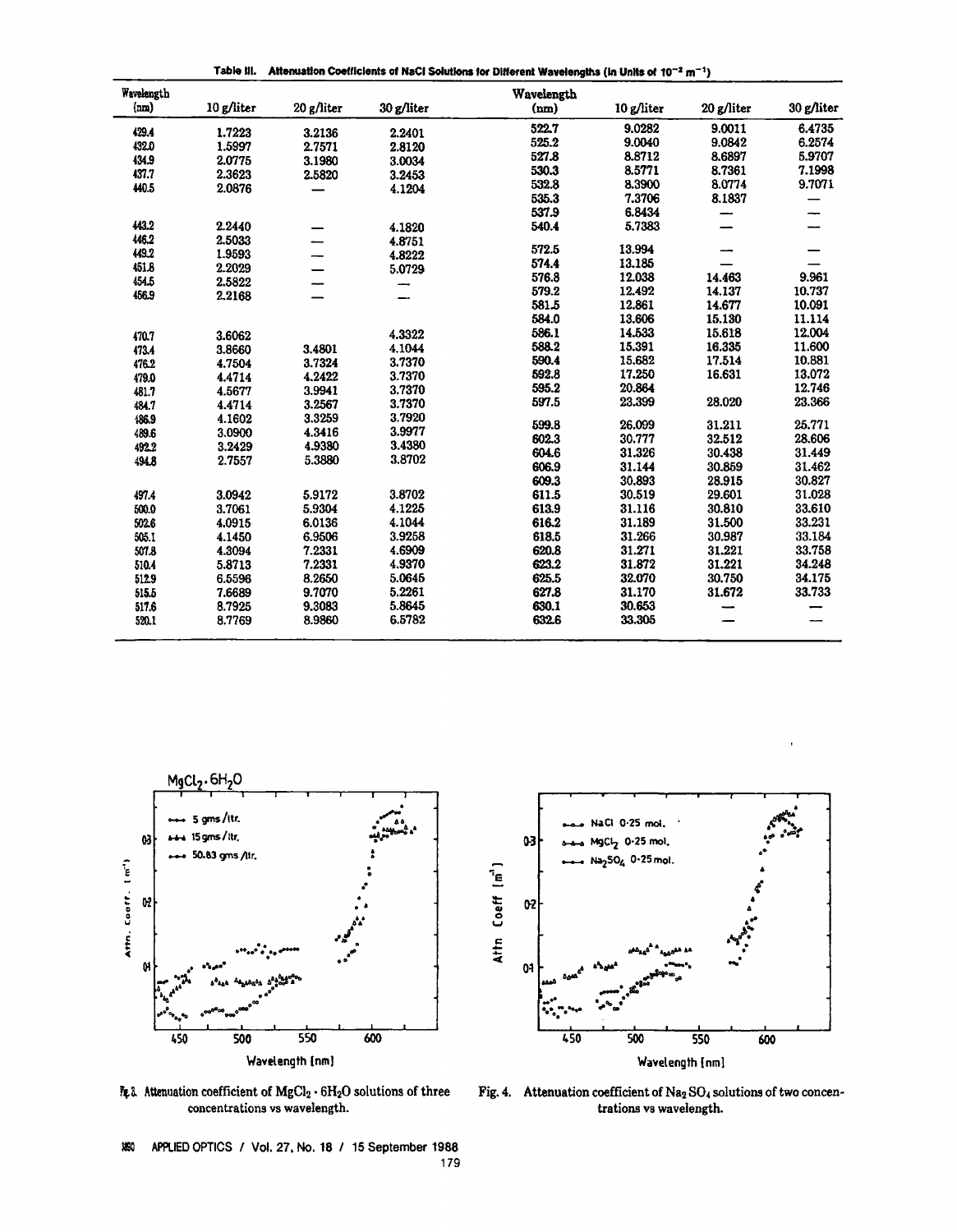Table IV. Altenuation Coefficients of Magnesium Chloride Solutions for Different Wavelengths (in Units of  $10^{-2}$  m<sup>-1</sup>)

| 0.25M   |            |           | Wavelength |                   |            |           | Wavelength |
|---------|------------|-----------|------------|-------------------|------------|-----------|------------|
|         | 15 g/liter | 5 g/liter | (nm)       | 0.25 <sub>M</sub> | 15 g/liter | 5 g/liter | (nm)       |
| 12.10C  | 8.0752     | 7.0675    | 525.2      | 6.3618            |            |           | 426.4      |
| 12.32%  | 8.1564     | 7.1751    | 527.8      | 7.4519            | 6.4858     | 2.2169    | 429.4      |
| 12.6139 | 8.1564     | 7.3473    | 530.3      | 7.5431            | 5.5512     | 2.5792    | 432.0      |
| 12.6653 | 8.1564     | 7.6182    | 532.8      | 7.5709            | 5.0618     | 2.8077    | 434.9      |
| 12.765  | 8.2340     | 8.1395    | 535.3      | 7.7528            | 4.7137     | 3.3172    | 437.7      |
| 12.803  | 7.7941     | 8.3833    | 537.9      | 9.1564            | 5.7714     | 2.5638    | 440.5      |
| 12.846  |            | 8.1605    | 540.4      | 9.2643            | 6.2711     | 2.1800    | 443.2      |
| 12.676  |            | 7.9382    | 542.8      | 8.4670            | 6.6418     | 1.6370    | 446.2      |
|         |            |           |            | 8.2024            | 6.8843     | 1.6085    | 449.2      |
| 14.170  |            |           | 572.5      | 8.4813            | 7.7466     | 2.1766    | 451.8      |
| 14.626  | 14.745     | 10.7320   | 574.4      |                   |            |           |            |
| 14.165  | 14.266     | 9.930     | 576.8      | 8.5145            | 7.7466     | 1.8961    | 454.5      |
| 14.05?  | 14.893     | 10.968    | 579.2      | 9.3227            | 7.6420     | -         | 456.9      |
| 15.04   | 15.664     | 11.629    | 581.5      | 9.6650            |            |           | 459.7      |
| 15.336  | 16.157     | 12.280    | 584.0      |                   |            | 2.3660    | 467.9      |
| 17.027  | 16.942     | 12.436    | 586.1      | 9.9902            |            | 2.7643    | 470.7      |
| 19.142  | 17.708     | 13.427    | 588.2      | 10.6031           | 6.7461     | 2.7482    | 473.4      |
| 20.710  | 16.901     |           | 590.4      | 9.9018            | 7.4140     | 3.0882    | 476.2      |
|         |            |           |            | 9.6841            | 7.7673     | 3.1524    | 479.0      |
| 22,463  | 17.802     |           | 592.8      | 9.8924            | 7.5950     | 3.0427    | 481.7      |
| 23.043  | 19.815     |           | 595.2      | 10.0376           | 7.3148     | 2.9903    | 484.2      |
| 25.377  | 24.145     | 24.543    | 597.5      | 10.6000           | 7.5057     | 2.3032    | 486.9      |
| 30.491  | 28.199     | 27.267    | 599.8      |                   | 6.3422     | 2.2073    | 489.6      |
| 31.897  | 30.665     | 29.723    | 602.3      |                   | 6.5211     | 2.3660    | 492.2      |
| 32.703  | 31.116     | 30.527    | 604.6      |                   | 7.7561     | 2.7593    | 494.8      |
| 33.31   | 29.925     | 30.121    | 606.9      | 12.5759           | 7.7673     | 3.1777    | 497.4      |
| 33.7%   | 31.861     | 30.466    | 609.3      | 12.6781           | 7.3686     | 3.1941    | 500.0      |
| 33.922  | 31.643     | 30.547    | 611.5      |                   |            |           |            |
| 34.1%   | 31.672     | 29.806    | 613.9      | 12.7285           | 7.5751     | 3.1777    | 502.6      |
|         |            |           |            | 12.3590           | 7.6512     | 3.6637    | 505.1      |
| 34.55   | 31.609     | 30.987    | 616.2      | 12.3457           | 7.5595     | 4.3094    | 507.8      |
| 34.32   | 33.114     | 31.017    | 618.5      | 12.7751           | 7.7610     | 4.2532    | 510.4      |
| 34.35   | 32.360     | 31.156    | 620.8      | 13.5120           | 7.4784     | 5.2451    | 512.9      |
| 35.181  | 32.886     | 31.250    | 623.2      |                   |            |           |            |
| -       | 32.104     | 30.946    | 625.5      | 12.3075           |            | 4.7480    | 515.5      |
| ▃       | 31.221     | 30.073    | 627.8      | 13.2815           |            | 5.4688    | 517.6      |
|         | 31.221     | -         | 630.1      | 11.5916           | 7.8419     | 5.9171    | 520.1      |
|         | 31.672     |           | 632.6      | 12.1839           | 8.3099     | 6.6194    | 522.7      |

change in attenuation is predominant in the lower wavelength region. The region of minimum attenuation gets flatter at higher concentrations.

# D. Sodium Sulfate Solution

Table V gives the attenuation values for two concentrations of sodium sulfate (5 and 35.51 g/liter) which are plotted in Fig. 4. The figure shows that the attenuation is not much dependent on the concentration of Na2S04. There is no change for the region of minimum attenuation.

# E. Equimolar Solutions

The attenuation coefficient for 0.25-M solutions of sodium chloride, magnesium chloride, and sodium sulfate are plotted in Fig. 5. The  $MgCl<sub>2</sub>$  solution shows higher attenuation for the region below 550 nm compared with the other two solutions. The higher value shown by  $Na<sub>2</sub>SO<sub>4</sub>$  over that of NaCl is not significant when the concentration of  $SO_4^-$  and  $Cl^-$  in seawater is taken into consideration (see Table I). Another im- . portant observation is that the shapes of the curves are almost same. There are no characteristic maxima and minima in the spectrum.

In water, these dissolved salts exist as ions. If ions are surrounded by a very high electric field. If electric field forces the neighboring water dip: orient its appropriate charged end toward the is' Thus a cluster of sufficient size is formed whose did tric properties are entirely different from the if medium. Such a cluster can act as a scattering The amount of light scattered depends on the sext ing cross section which is related to the size  $d\ell$ clusters formed. The cluster size is a function ionic radius. The ionic radii of the above ions  $Na^+ = 0.95$  Å,  $Mg^{2+} = 0.61$  Å, and  $Cl^- = 1.81$ Å

Thus the clusters formed by  $Cl^-$  ions are a large than the other two. Therefore, chlorine ions and more light.

In equimolar solutions, there will be an equal ber of solute molecules that split into ions. h  $MgCl<sub>2</sub>$  solution, there will be double the number chlorine ions compared with an NaCI solution, ing in higher scattering losses. The large att shown by the  $MgCl<sub>2</sub>$  solution may be attributed these scattering centers.

15 September 1988 / Vol. 27, No. 18 / APPLIED OPTICS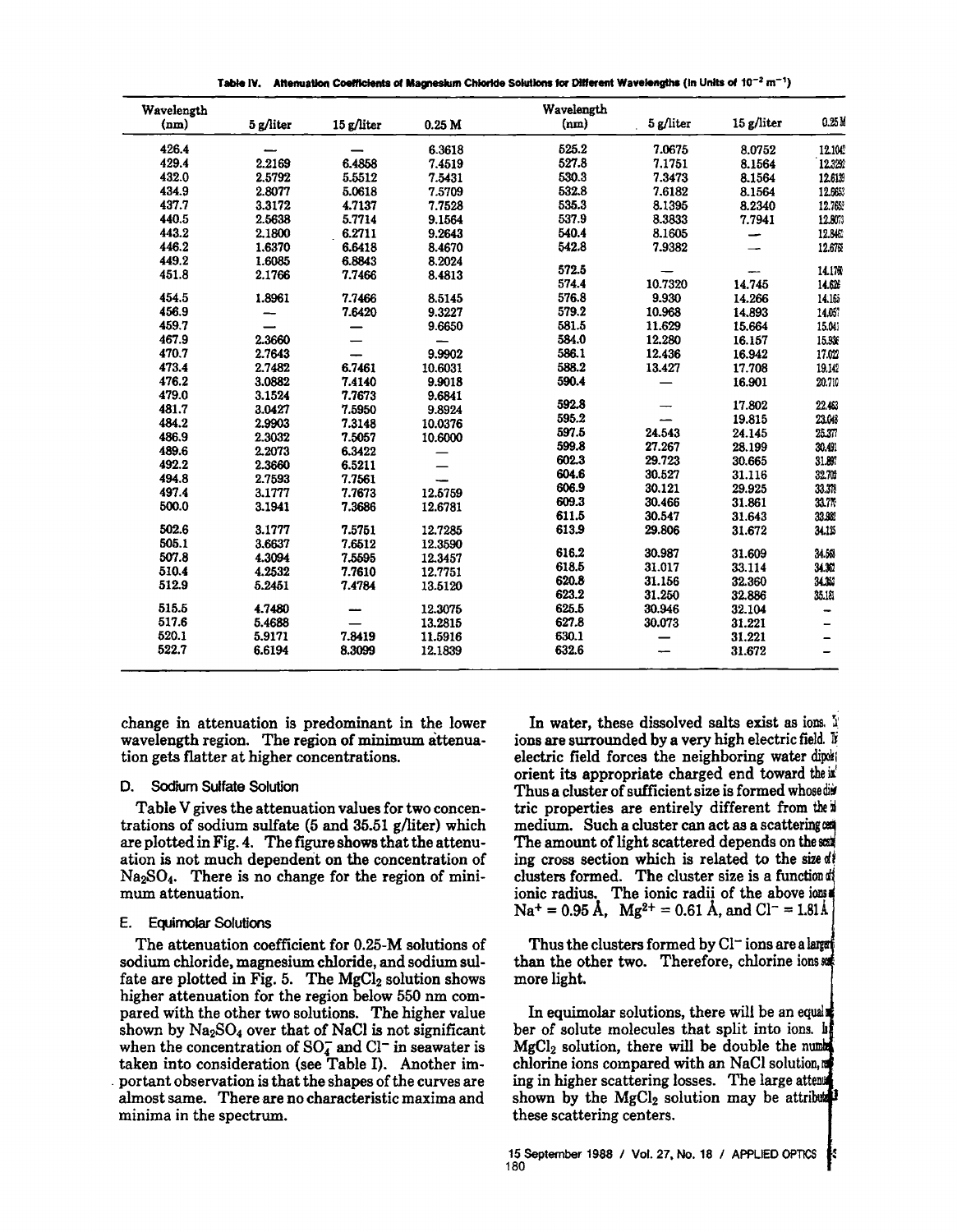Table V. Attenuation Coefficients of Sodhern Sulfate Solutions for Different Wavelengths (in Units of  $10^{-2}$  m<sup>-1</sup>)

| Wavelength |             |                   | Wavelength |           |          |
|------------|-------------|-------------------|------------|-----------|----------|
| (nm)       | $5$ g/liter | 0.25 <sub>M</sub> | (nm)       | 5 g/liter | $0.25$ M |
| 426.4      | 3.9986      | 5.3294            | 520.1      | 9.1977    | 8.6375   |
| 429.4      | 2.9102      | 4.3135            | 522.7      | 10.6893   | 8.7838   |
| 432.0      | 2.9311      | 4.1694            | 525.2      | 10.3446   | 10.3508  |
| 434.9      | 2.3136      | 4.7884            | 527.8      | 10.9391   | 10.3870  |
| 437.7      | 3.8756      | 5.0270            | 530.3      | 10.7404   | 10.3750  |
| 440.5      | 3.8432      | 3.5334            | 532.8      | 10.4589   | 10.2806  |
| 443.2      | 3.4397      | 3.4375            | 535.3      | 10.7547   | 10.3095  |
| 446.2      | 3.6768      | 2.8370            | 537.9      |           | 10.3394  |
| 449.2      | 3.7224      | 3.3949            | 540.4      |           | 10.3881  |
| 451.8      | 3.8702      | 3.1427            | 542.8      |           | 10.0977  |
|            |             |                   | 572.5      | 12.4105   |          |
| 454.5      | 3.8702      | 3.0060            | 574.4      | 11.8833   | 10.7823  |
| 456.9      | 3.9986      | 3.3580            | 576.8      | 13.2209   | 10.7317  |
|            |             |                   | 579.2      | 13.1873   | 10.6093  |
|            |             |                   | 581.5      | 14.4216   | 11.5223  |
| 467.9      | 5.8684      |                   | 584.0      | 14.9747   | 12.8000  |
| 470.7      | 5.1907      | 4.5058            | 586.1      | 15.4149   | 13.4062  |
| 473.4      | 5.7911      | 5.6408            | 588.2      | 15.5659   | 14.7683  |
| 476.2      | 5.6836      | 5.9398            | 590.4      | 15.5900   | 15.9146  |
| 479.0      | 5.5538      | 6.0143            | 592.8      | 16.2860   | 17.8312  |
| 481.7      | 6.7035      | 6.0463            |            |           | 22.0659  |
| 484.2      | 6.5018      | 6.1169            | 595.2      | 18.6732   | 23.4228  |
| 486.9      | 5.8132      | 6.0036            | 597.5      | 23.4709   |          |
| 489.6      | --          | 6.7410            | 599.8      | 27.7182   | 28.5060  |
| 492.2      | 6.1971      | 5.0515            | 602.3      | 31.2888   | 29.7954  |
|            |             |                   | 604.6      | 31.5014   | 30.8008  |
| 494.8      | 6.9277      | 5.2447            | 606.9      | 31.5289   | 32.2829  |
| 497.4      | 7.0322      | 6.5027            | 609.3      | 30.0380   | 33.2932  |
| 500.0      | 7.407       | 6.7104            | 611.5      | 29.5148   | 33.1828  |
| 502.6      | 7.8527      | 7.1511            | 613.9      | 30.0814   | 33.3973  |
| 505.1      | 7.9338      | 7.5631            | 616.2      | 30.6411   | 33.1976  |
| 507.8      | 8.4472      | 7.8939            | 618.5      | 30.830    | 32.7196  |
| 510.4      | 8.9432      | 8.2821            | 620.8      | 30.6656   | 32.4118  |
| 512.9      | 9.0670      | 8.6567            | 623.2      | 29.7245   | 31.9759  |
| 515.5      | 8.7807      | 8.7841            | 625.5      | 29.6274   | 31.5939  |
| 517.6      | 9.4596      | 8.7878            | 627.8      | 28.8492   | 31.9033  |
|            |             |                   |            |           |          |





It's Attenuation coefficient of 0.25-M solutions of NaCl, MgCl<sub>2</sub>.  $6H_2O$ , and  $Na_2SO_4$  vs wavelength.

Fig. 6. Attenuation coefficient of two samples of artificial seawater and two samples of natural seawater.

APPLIED OPTICS / Vol. 27, No. 18 / 15 September 1988 激 181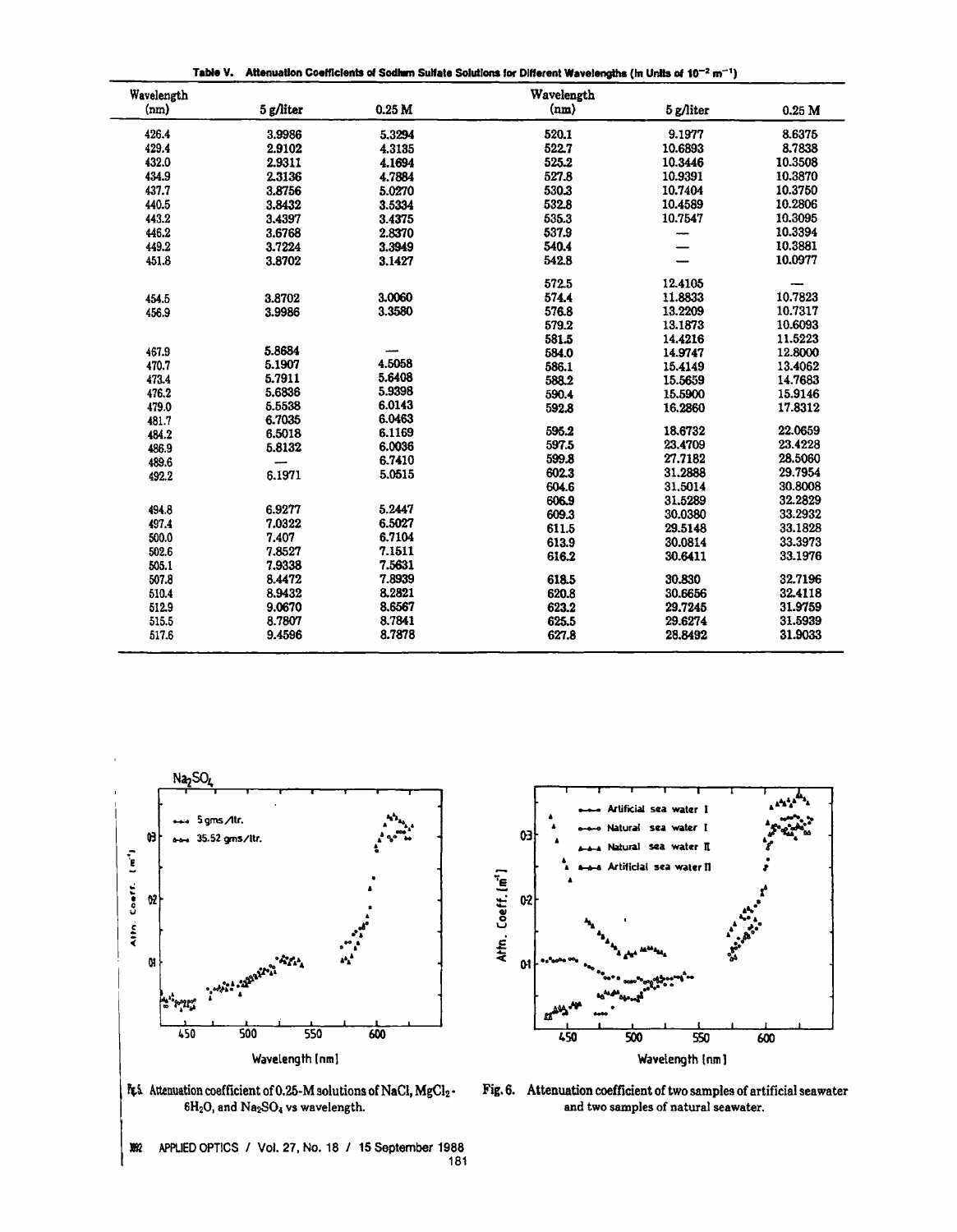| Table VL Altenuation Coefficients of Artificial Seawater and Natural Seawater (in Units of $10^{-2}$ m <sup>-1</sup> ) |  |
|------------------------------------------------------------------------------------------------------------------------|--|
|------------------------------------------------------------------------------------------------------------------------|--|

| Wavelength<br>(nm) | Artificial<br>seawater I | Artificial<br>seawater II | Natural<br>seawater I | Natural<br>seawater II | Wavelength<br>(nm) | Artificial<br>seawater I | Artificial<br>seawater II | Natural<br>seawater I    | Natura<br>seawate        |
|--------------------|--------------------------|---------------------------|-----------------------|------------------------|--------------------|--------------------------|---------------------------|--------------------------|--------------------------|
|                    |                          |                           |                       |                        |                    |                          |                           |                          |                          |
| 426.4              | -                        |                           | 10.434                |                        | 520.1              | 6.4353                   | 8.0502                    | 7.249                    | 12.17                    |
| 429.4              | 2.366                    | 1.9398                    | 10.504                | 32.753                 | 522.7              | 6.2195                   | 8.1146                    | 7.180                    | 11.889                   |
| 432.0              | 2.2157                   | 1.9957                    | 10.674                | 33.018                 | 525.2              | 7.6421                   | 7.8204                    | 6.845                    | 11.745                   |
| 434.9              | 2.4983                   | 2.5137                    | 10.578                | 31.595                 | 527.8              | 7.7761                   | 8.0263                    | 7.211                    | 11.099                   |
| 437.7              | 2.4556                   | 3.1714                    | 10.456                | 29.143                 | 530.3              | 7.7728                   | 8.0233                    | 6.667                    | -                        |
|                    |                          |                           |                       |                        | 532.8              | 7.9004                   | 8.1142                    | --                       | -                        |
| 440.5              | 2.6486                   | 3.1746                    | 10.641                | 29.539                 | 535.3              | 8.0250                   | 8.1076                    | —                        | -                        |
| 443.2              | 2.3104                   | 3.1340                    | 10.469                | 26.248                 | 537.9              | 7.6216                   | 8.3473                    | -                        | -                        |
| 446.2              | 2.3660                   | 2.7731                    | 10.271                | 25.127                 | 540.4              | 7.0158                   | 9.0209                    | —                        | -                        |
| 449.2              | 3.1823                   | 3.5772                    | 10.660                | 23.270                 | 542.8              | 8.0376                   | —                         | $\overline{\phantom{0}}$ | -                        |
| 451.8              | 3.9918                   | 3.9725                    | 10.846                | 23.270                 | 545.2              | 8.0376                   |                           |                          | -                        |
|                    |                          |                           |                       |                        |                    |                          |                           |                          | 14.8%                    |
| 454.5              | 3.1834                   | 3.8379                    | 10.598                | 24.390                 | 572.5              |                          |                           | 11.604                   |                          |
| 456.9              | 2.3660                   | 3.9986                    |                       | 25.065                 | 574.4              | 12.5921                  | 11.3321                   | 11.957                   | 15.60                    |
| 459.7              | —                        |                           | 10.109                |                        | 576.8              | 13.3349                  | 11.5179                   | 12.506                   | 16.2%                    |
| 462.3              |                          |                           | 9.687                 | 17.052                 | 579.2              | 14.0913                  | 12.9242                   | 12.712                   | 16.2%<br>17.43           |
| 465.0              |                          |                           | 9.476                 | 16.777                 | 581.5              | 13.9224                  | 13.9224                   | 13.379                   |                          |
| 467.9              |                          |                           | 9.367                 | 16.351                 | 584.0              | 16.9088                  | 14.4391                   | 14.645                   | 1840                     |
| 470.7              | 2.1406                   | $\overline{\phantom{0}}$  | 8.814                 | 15.946                 | 586.1              | 17.2911                  | 14.8608                   | 15.517                   | 18.65                    |
| 473.4              | 2.1406                   | 5.1869                    | 8.657                 | 14.920                 | 588.2              | 18.2322                  | 16.1852                   | 15.004                   | $\overline{\phantom{0}}$ |
| 476.2              | 2.1406                   | 5.2522                    | 8.462                 | 14.557                 | 590.4              | 19.0472                  | 17.1942                   | 15.428                   | $\overline{a}$           |
| 479.0              | 2.3660                   | 5.6415                    | 7.784                 | 13.451                 | 592.8              | 19.6631                  | 19.7962                   | 16.164                   | $\overline{\phantom{0}}$ |
|                    |                          |                           |                       |                        | 595.2              | 21.4880                  | 21.1514                   | 21.465                   | -                        |
| 481.7              | 2.3660                   | 5.5949                    | 7.785                 | 14.187                 | 597.5              | 24.7274                  | 22.2628                   | 24.885                   | 29.3%                    |
| 484.2              | 3.1823                   | 5.6101                    | 8.073                 | 13.359                 | 599.8              | 26.2044                  | 28.1626                   | 28.432                   | 32.05                    |
| 486.9              | 2.3660                   | 5.7260                    | 7.866                 | 12.743                 | 602.3              | 29.0429                  | 30.4350                   | 30.290                   | 34.50                    |
| 489.6              | -                        | 5.6855                    | 7.772                 | 12.031                 | 604.6              | 30.8514                  | 30.0490                   | 31.406                   | 35.4%                    |
| 492.2              |                          | 4.9436                    | 6.867                 | 12.119                 | 606.9              | 32.8532                  | 31.5984                   | 31.150                   | 35.12                    |
| 494.8              | 4.4857                   | 5.0446                    | 7.288                 | 11.459                 | 609.3              | 32.4821                  | 30.7532                   | 30.746                   | 35.12                    |
| 497.4              | 4.7293                   | 4.6922                    | 7.288                 | 11.948                 |                    |                          |                           |                          |                          |
| 500.0              | 4.4221                   | 4.6922                    | 7.180                 | 11.874                 | 611.5              | 32.5659                  | 30.6277                   | 30.968                   | 34.93                    |
| 502.6              | 4.4519                   | 4.5670                    | 7.339                 | 11.919                 | 613.9              | 32.6802                  | 30.5726                   | 31.573                   | 35.46                    |
| 505.1              | 5.0653                   | 4.8356                    | 7.718                 | 10.603                 | 616.2              | 32.6270                  | 30.4785                   | 30.991                   | 34.8%                    |
|                    |                          |                           |                       |                        | 618.5              | 32.9568                  | 29.6756                   | 30.977                   | 35.47                    |
| 507.8              | 5.5013                   | 5.3354                    | 7.552                 | 12.415                 | 620.8              | 32.7983                  | 31.4490                   | 31.155                   | 36.3%                    |
| 510.4              | 5.8969                   | 5.9671                    | 7.036                 | 12.582                 | 623.2              | 32.2350                  | 31.4289                   | 31.823                   | 36.12                    |
| 512.9              | 6.3704                   | 7.3637                    | 7.219                 | 12.807                 | 625.5              | 31.6772                  | 30.8733                   | 31.759                   | 35.GF                    |
| 515.5              | 6.5794                   | 7.4204                    | 6,905                 | 12.679                 | 627.8              | 32.6344                  | 30.6267                   | 31.990                   | 35.54                    |
| 517.6              | 6.3667                   | 7.5958                    | 7.542                 | 12.407                 | 630.1              | 32.4824                  | $\overline{\phantom{0}}$  |                          | $\overline{\phantom{0}}$ |

#### F. Artiflclal Seawater

Figure 6 shows the attenuation of two samples of artificial seawater both of 35-ppt salinity. Sample I contained only the major constituents while sample II contained the major and minor constituents (Table I). The attenuation curves of these samples overlap. It is therefore safe to conclude that the presence of minor dissolved constituents such as  $Ca^{2+}$ , K<sup>+</sup>, HCO<sub>3</sub>, B<sup>-</sup>, and  $H_3BO_3$  does not influence the attenuation. The attenuation coefficient values of these two samples are given in Table VI.

# G. Natural Seawater

The attenuation for two samples of natural seawater of 35.46- and 28.65-ppt salinities are also plotted in Fig. 6 along with those for artificial seawater. There is a wide variation between these curves. The values for natural seawater are higher than those for artificial seawater especially below 520 nm. The dissolved constituents of both natural and artificial seawater being almost the same, the difference in attenuation is attributed to the presence of suspended particles in natural seawater.

ı.

Among the natural seawater samples, samplella lected  $3 \text{ km of } t$  he coast, showed very high attenuation in the blue region compared with sample I, collects km off the coast. It has already been established $*$ this large variation cannot be due to salinity and can safely attribute it to the suspended particles. safe to conclude that the suspended particles work of considerable influence in the coastal belt while factor will be much lower as we proceed to the inti regions. More systematic investigations on them cle size and its influence are not within the scoped present investigations. However, broad conclus on the influence of suspended particles presented lier are justified.

#### V. Conclusions

The absolute values of the attenuation coefficial distilled water are determined and are compared some of the existing results in the literature.  $\mathbb{T}$ general agreement between these values. The ation minimum is identified to be in the  $435 - 48$ region.

A detailed and systematic study on the depert-

,

15 September 1988 / Vol. 27, No. 18 / APPLIED OPTICS  $182$